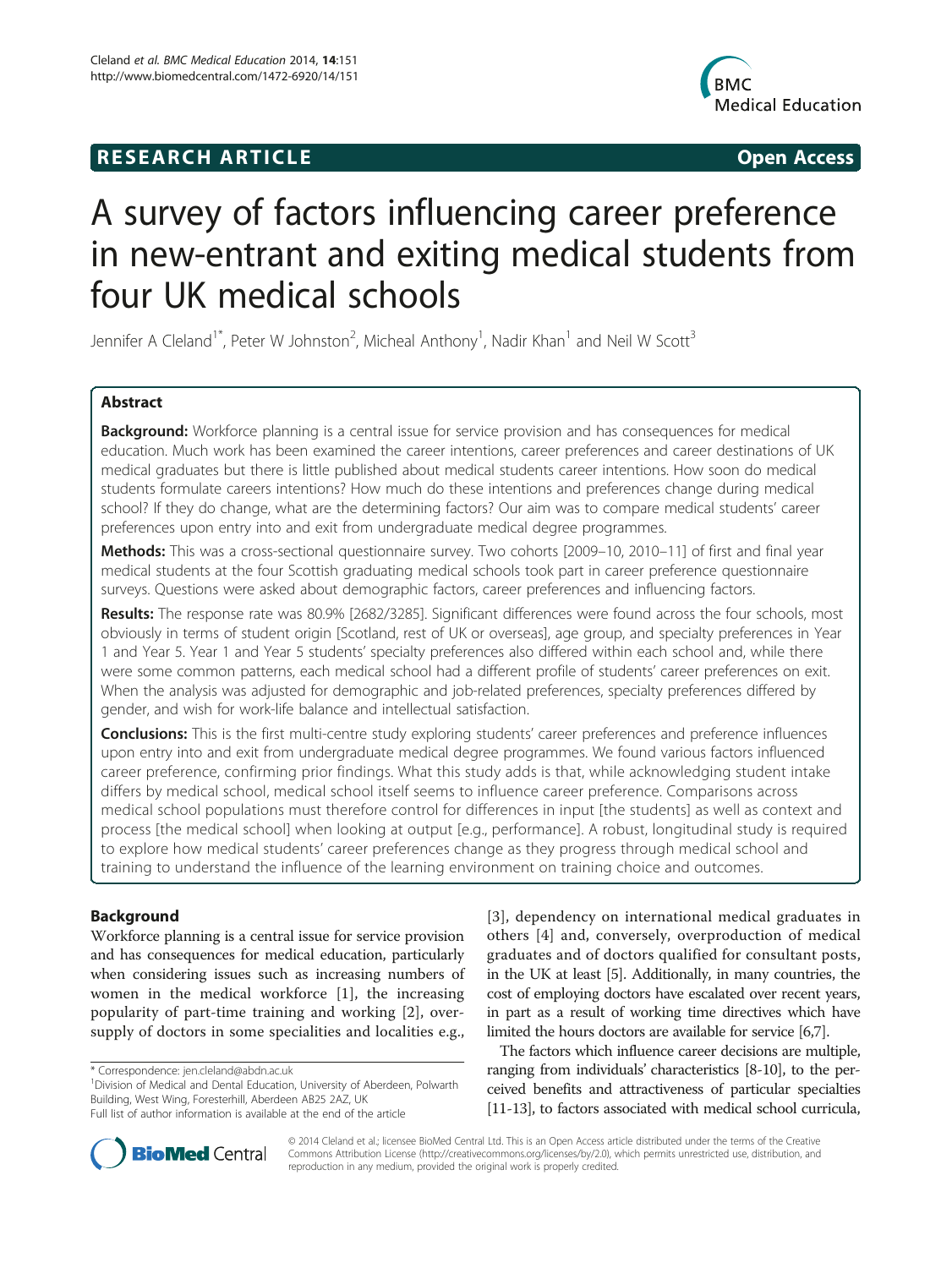such as experience of the chosen specialty [[13](#page-8-0)-[16](#page-8-0)]. Recently, studies have suggested that quality of life has become a major determinant in why doctors chose a particular specialty [\[12,17](#page-8-0)-[20](#page-8-0)]; this has been found to be more influential than more traditional specialty-linked motivators, such as remuneration [\[12,17,18\]](#page-8-0). It is also clear that demographic factors such as gender influence medical career preference [\[8,18,20,21](#page-8-0)]. A number of studies, most notably those from the UK Medical Careers Research Group [<http://www.uhce.ox.ac.uk/ukmcrg>], have explored the complex interplay between these myriad factors relating to graduating doctors' career choices and prior to this Parkhouse and colleagues carried out much UK work on this topic e.g., [\[22](#page-8-0),[23\]](#page-8-0). However, there is little published about how soon medical students formulate careers intentions or how much career preferences change during medical school - and if they do, what the determining factors are.

Our earlier work identified that Year 1 medical students have definite preferences for and against some specialties, which were probably formed prior to entering medical school , see also [[20,24\]](#page-8-0). While there is evidence, mostly from the US [\[25-29\]](#page-8-0), that the career preferences of students entering medicine are reasonably firm, findings from graduate-entry medical students studying non-integrated degree programmes are unlikely to be directly applicable to other medical education settings such as the UK, where most students enter medicine as undergraduates aged 17–20 years. Those few studies of career preferences within the UK context have tended to focus on general practice/primary care intentions [[30,31](#page-8-0)], rather than looking across the spectrum of specialties. Moreover, rather than investigating career intentions at the time of active career decisions, many of the studies on specialty preference have carried out pre- and post- clerkship/rotation surveys [[32](#page-8-0)[-36](#page-9-0)] which provide insight into local student experiences but arguably do not progress general understanding of careers decision making.

While there is already evidence of differences between UK medical schools in the career choices and performance of graduates [\[37,38](#page-9-0)], the reasons for these differences are unclear in a system where all medical schools must demonstrate compliance with the same published guidance and outcome standards [GMC: <http://www.gmc-uk.org/education/undergraduate.asp>]. Is the student intake different? Is it the time at medical school which influences students' career choices? What are the influencing factors at undergraduate level?

There is some indirect evidence for student intake differing: in the UK, medical student demographics vary between medical schools [[20](#page-8-0)[,39](#page-9-0)]; applicants to medicine give different medical schools preferential ranking [[40](#page-9-0)]; UK medical schools use a variety of selection methods [for example, at the time of data collection, only a few schools had adopted

newer methods of selection such as mini-multiple interviews MMIs: [\[41\]](#page-9-0) and use the same selection methods in different ways e.g., [[42](#page-9-0)]. Conversely, are differences in graduate careers a result of the nature of teaching and learning experiences in different specialties and different learning environments? There is certainly evidence of complex influences and pressures at medical school which may influence careers decision making [[43,44](#page-9-0)]. As per Bourdieu and Brosnan [\[45,46\]](#page-9-0), however, is there an interaction between the two: have different UK medical schools developed their own "habitus" [culture] in order to attract the type of capital [e.g., students] which will fulfil their [the university's] needs and desires [for example, to be recognised at the best school in the country for producing surgeons]? Exploring this area requires meaningful comparisons both between and within schools in terms of comparing their intake [new-entrants] and their output [exiting medical students].

Why is it important to know about how career preferences in medical students change across the duration of undergraduate degree programmes, or about the relationship between career preferences, and changes in these preferences, and medical school? Health services need a supply of medical graduates willing to train in all specialties, in the right proportions and, crucially, in the right places, to meet healthcare needs. This may be more amenable to modification at the stage of selection to and progression through medical school than after graduation given that the landscape of medical careers, particularly in the UK, is changing rapidly. The changes in medical careers structure and progression resulting from the UK's "Modernising Medical Careers" [MMC] initiative [[47](#page-9-0)] in 2005 [Foundation implementation] and 2007 [specialty implementation], means junior doctors now have to make a definitive choice about a career pathway much sooner than many did in the past, and indeed the first major careers decision takes place early on in the final year of medical school [see later for further explanation of the re-organisation of UK medical training]. This is coupled with less flexibility to change specialty in the early years of training now compared to prior to MMC. This requirement for earlier career choices means that undergraduate experience is likely to be more influential on careers choice than seemed to be the case formerly [\[48-50\]](#page-9-0).

It is timely to review curricula in undergraduate and postgraduate contexts to understand how best to best support new doctors in planning their careers and developing the flexible behaviours necessary to deal with evolving health care configurations and careers structures. Careers management approaches and support, in terms of timing and content, might need to be reconsidered.

Thus, the aim of this study was to explore students' career preferences and the variables influencing these preferences upon entry into and exit from undergraduate medical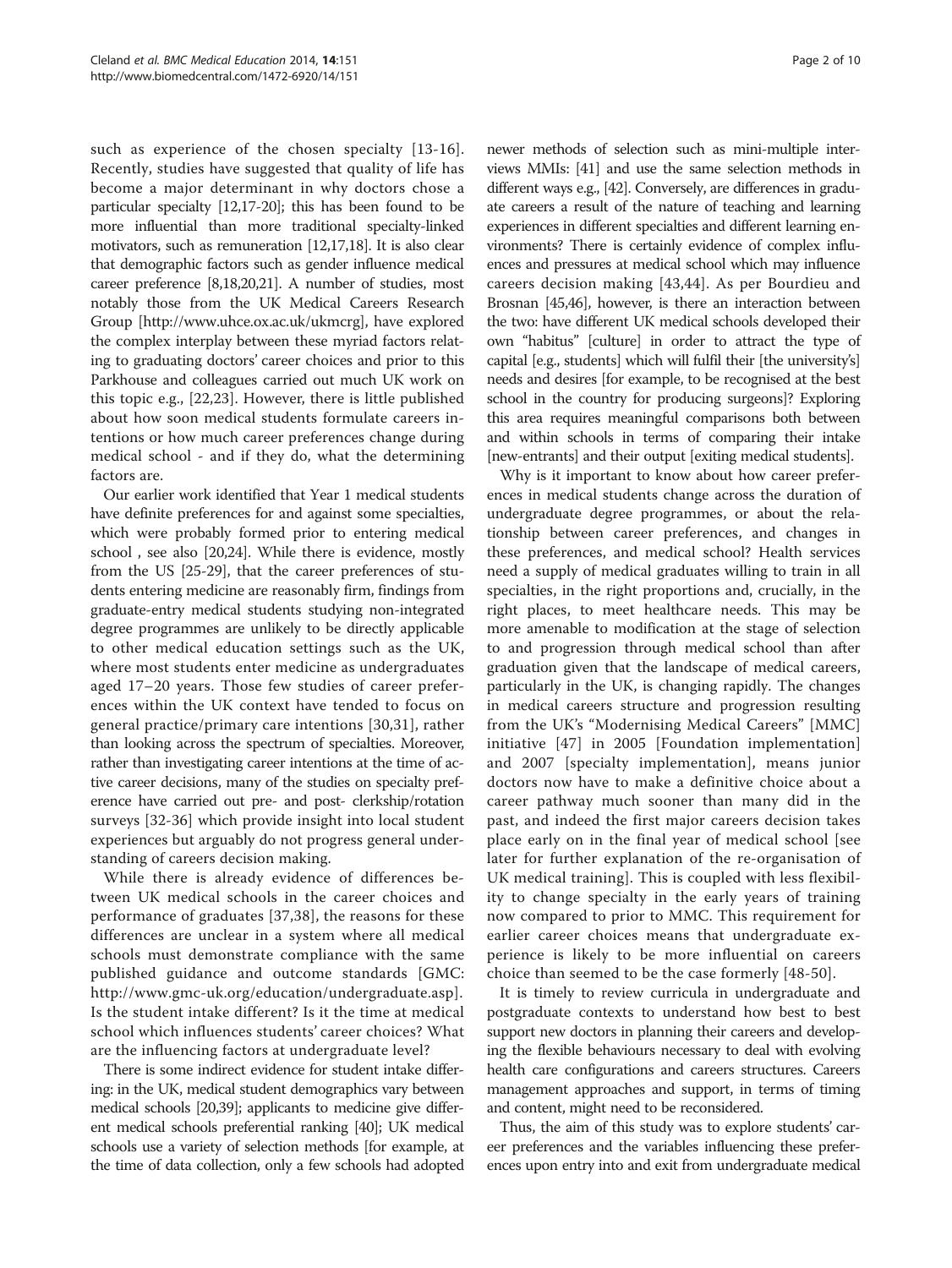degree programmes in Scotland using a cross-sectional questionnaire survey.

# Methods

#### Setting and background population

Students were surveyed at the four Scottish graduating medical schools [Aberdeen, Dundee, Edinburgh and Glasgow] which together have approximately 850 students in each year of study.

Note that all medical programmes reported in this study are five-year undergraduate degree programmes, as is still the norm in the UK. [At the time of writing this paper, there were 16 graduate entry programmes [GEPs] and 31 undergraduate medical programmes available in the UK, with undergraduate programmes producing approximately 90% of medical graduates].

In the UK, since 2008 [[47\]](#page-9-0), the next step after graduating from medical school is Foundation training. These two-year Foundation Programmes [FP] of successive four month placements in a variety of specialties and healthcare settings aim to ensure that recently graduated doctors acquire a broad generic spectrum of clinical knowledge and skills to specified standards of competency, equipping them to practise safely and to a high quality whilst being ready to embark on later Core training [CT] or Specialty training [ST] in hospital medicine or general practice. Acute care is central to all FPs. However, there is an opportunity to vary elements, e.g., some programmes include general practice, psychiatry, laboratory medicine, whilst, others have a focus on academic medicine.

Medical students apply for the FP via a national [UK-wide] allocation system, where they rank their preferences for specific programmes. This process takes place in the first term of final year of medical school. Anecdotal evidence suggests that the experience obtained in FPs [the clinical content] influences career decision making and likelihood of success on application to CT or ST. This places more importance on career decision making in medical school and training experiences immediately post-medical school.

#### Participants

All Year 1 and Year 5 medical students at the four Scottish graduating medical schools in 2009–10 and 2010–11.

#### Instrument

The development of the questionnaire is described in more detail in an earlier paper [\[20](#page-8-0)]. Questions covered the following topics; schools applied to, whether students were at their first choice medical school, specialty preferences [identified by asking students to list their top three choices of medical career which were then broadly categorized e.g., any surgical specialty was categorized under "surgery" to facilitate analysis] and career

plans. Students were also asked to rate the importance of the following list of factors influencing careers choice using a four-point Likert scale; intellectual satisfaction, work/life balance, own aptitude/skills, potential earnings, amount of patient contact, continuity of patient contact, career prospects, spouse/partner's career, location and transport links. No definition of these factors was provided rather their interpretation was left to the individual. Demographic data included; gender, age, ethnicity, socio-economic background and country of birth.

#### Data collection

Year 1 medical students at the four Scottish medical schools in 2009–10 and 2010–11 were invited to complete a survey on career preferences within two months of commencing their studies. Year 5 students in 2009–10 and 2010–11 were also invited to complete the survey approximately one month before completing their medical programme. Paper questionnaires were distributed at pre-arranged sessions at each school. Students were emailed details of the study one week before the data collection session. The purpose of the study was explained and a written information sheet provided both by email, in advance, and in the data collection session. Informed consent was implied by questionnaire completion, deemed acceptable by the research ethics committee [see later]. Students were asked to complete the questionnaire within this session, and return it before leaving. No reminders were sent to students who did not attend the session or complete the questionnaire.

#### Data analysis

No statistically significant differences were identified across year groups so the data from 2009–10 and 2010–11 were merged for analysis. Age was categorised as 17–21, and 22 and over [[39](#page-9-0)]. Socio-economic class [SEC] was defined using the UK Standard Occupational Classification, which assigns socio-economic status based on an applicant's parental occupation [or the occupation of the person contributing the highest income to the household if the applicant is aged 21 years or over].

Quantitative data were analysed using SPSS, Version 20.0. Chi-Squared tests [bi-variate analysis] were used to identify statistically significant differences between medical schools and demographic factors [gender, age group, country of birth, ethnic group, SEC, medical school, factors influencing career choice and specialty choice]. Separate analyses were conducted for Year 1 and Year 5 students.

Logistic regression models were then developed to determine which factors were associated with each specialty being a top three choice. The independent variables to be included in the logistic regression analysis were informed by previous literature and chi Square tests which produced statistically significant results. Thus, the following were included in each model: gender, socio-economic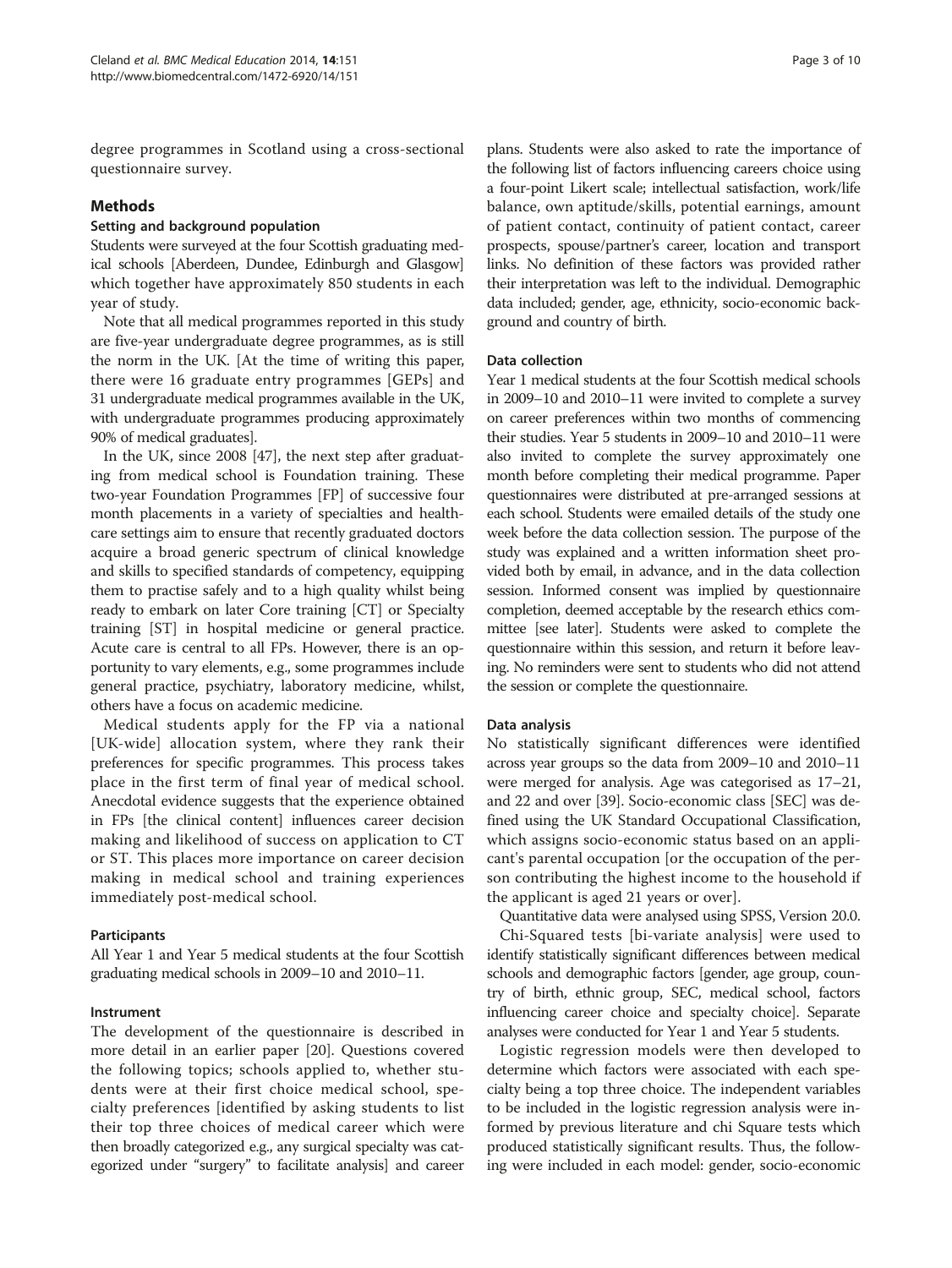class, age group, ethnicity, country of birth, medical school, and whether or not the following future job-related preferences were extremely important [intellectual satisfaction, work/life balance, own aptitude/skills, potential earnings and geographic location]. The logistic regression analysis was an enter model not a stepwise model. Tables present the data from separate models predicting, for example, the importance of career-related factors in specialty preference.

For each medical school, separate chi-squared tests were conducted to determine whether the proportion of respondents selecting each specialty as a top three choice differed by year group.

Due to the large number of statistical comparisons, a reduced level of significance was applied and statistical significance accepted at  $p < 0.01$ . Data is reported as statistically significant at p < 0.01 unless otherwise stated [\[51](#page-9-0)].

Due to space considerations and the number of different models in the analysis, only statistically significant results are reported. Full tables are available as an Additional file [1](#page-8-0). The variables included in each model are presented in the accompanying tables.

# Ethical review

Ethical approval for this study was granted by the College of Life Sciences and Medicine Ethics Review Board [CERB], University of Aberdeen, and approved by the Chairman of the University of Edinburgh Ethics Committee. These permissions were accepted as proof of review by the other medical schools.

#### Results

#### Response rate

In Year 1, the overall response rate was 80.4% [1332 of 1657 potential respondents]. Return rates differed statistically significantly by school  $[x^2 = 124.4, d.f. = 3, p \le 0.001]$ : Aberdeen [94.8%] and Glasgow [87.1%] gave higher response rates than Edinburgh [72.1] and Dundee [66.1%].

Year 5 response rate was 81.4% [1325 out of 1628 potential respondents]. Return rates differed statistically significantly by school  $[x^2 = 118.2, d.f. = 3, p \le 0.001]$ : Aberdeen [97.7%] and Glasgow [87.7%] gave higher response rates than Edinburgh [71.3%] and Dundee [68.7%].

Thus, the overall response rate was 80.9%.

#### Demographic factors

Table [1](#page-4-0) outlines respondents' demographics, presented by medical school and Year group. 59.0% of Year 1 students were female compared to 67.1% of Year 5 students. Most students had commenced medical school between the age of 17–21 years [87.7% of Year 1 students; 86.8% of Year 5 students]. Approximately half of the students in each year group were Scottish [48.8% of Year 1 students; 46.1% of Year 5 students]. Most students were White [81.7% of Year 1 students; 82.8% of Year 5 students]. Most students

were from socio-economic class [SEC] groups I and II [managerial or professional] [88.2% of Year 1 students; 85.8% of Year 5 students].

For Year 1, statistically significant differences were found between medical schools for country of birth  $X^2 = 26.369$ , d.f. = 6,  $p \le 0.001$ ], age group  $X^2 = 23.786$ , d.f. = 3,  $p \le 0.001$ ] and ethnicity  $[X^2 = 14.956, d.f. = 3, p = 0.002]$ . Aberdeen Year 1 students were most likely to be Scottish-born [52.9%] and Glasgow students were least likely [42.3%]. Glasgow had the highest proportion of older students [16.3%] [aged 22 or over at time of entry to medical school], Edinburgh the least [5.5%]. Edinburgh had the highest proportion of ethnic minority [25.1%] students, Dundee the least [14.8%].

For Year 5, statistically significant differences were found between medical schools for country of birth  $[X^2 = 54.849,$ d.f. = 6,  $p \le 0.001$ , age group  $[\text{X}^2 = 23.838, \text{ d.f.} = 3, p \le 0.001]$ and gender  $[X^2 = 13.056, d.f. = 3, p = 0.005]$ . Year 5 Glasgow students were most likely to be Scottish-born [58.4%] and Edinburgh students were least likely [33.3%]. Dundee had the highest proportion of older students [18.7%] [aged 22 or over at time of entry to medical school] in Year 5, Edinburgh the least [4.6%]. Edinburgh had the highest proportion of ethnic minority [21.3%] students, Glasgow the least [10.8%] in Year 5. The gender difference was due to particularly high numbers of female Year 5 students at two universities [Glasgow [74%] and Edinburgh [70.5%].

#### Career preference

Students were asked to indicate their top three specialty choices. These are presented for each of year 1 and year 5 students [Table [2\]](#page-5-0).

Medicine [61.7%], general practice [45.3%] and surgery [36.3%] were most frequently mentioned as top choices by Year 1 students. Medicine [59.6%], general practice [55.3%] and emergency medicine [41.1%] were most frequently mentioned as top choices by Year 5 students.

Tables [3](#page-5-0) and [4](#page-6-0) show the results of the logistic regression models predicting whether or not a given speciality was included as a top three choice. Only statistically significant (p < 0.01) predictors have been presented. Aberdeen first years were more likely to select general practice as a top three choice compared to Dundee or Glasgow students. On the other hand, Year 1 students in Dundee and Glasgow were more likely to express a preference for emergency medicine than Aberdeen students. Year 1 Dundee students were also more likely to select surgery as a top three choice than Aberdeen students. The patterns were somewhat different in Year 5 students. In Year 5, Aberdeen students were more likely to select general practice as a top three choice than Edinburgh students but less likely to select Anaesthesia compared to Dundee final year students.

Specialty preferences differed by gender (see Tables [3](#page-5-0) and [4\)](#page-6-0). For both Year 1 and Year 5 students, males were more likely than females to select surgery as a top three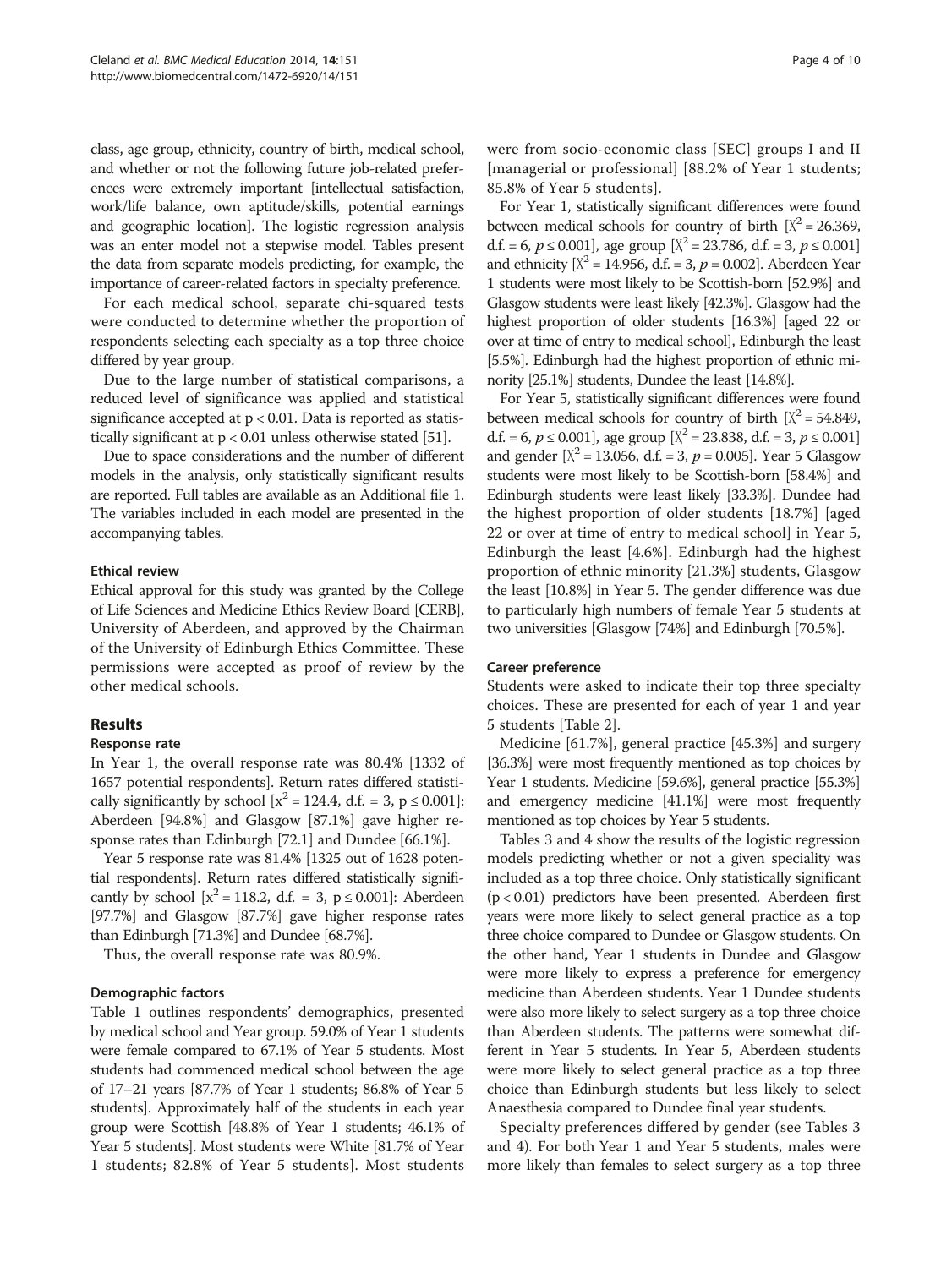| Year 1                              | Respondents                         |                    |                       |                     |                    |                   |  |
|-------------------------------------|-------------------------------------|--------------------|-----------------------|---------------------|--------------------|-------------------|--|
|                                     | Aberdeen [n = 347]                  | Dundee $[n = 213]$ | Edinburgh $[n = 345]$ | Glasgow $[n = 424]$ | Total [n = 1329]   | <b>Statistics</b> |  |
| Gender, n [%]                       |                                     |                    |                       |                     |                    | $x^2 = 7.123$     |  |
| Female                              | 208 [59.9]                          | 136 [63.8]         | 211 [61.2]            | 227 [54.0]          | 782 [59.0]         | $df = 3$          |  |
| Male                                | 139 [40.1]                          | 77 [36.2]          | 134 [38.8]            | 193 [46.0]          | 543 [41.0]         | $p = 0.068$       |  |
| Age group, years, n [%]             |                                     |                    |                       |                     |                    | $x^2 = 23.786$    |  |
| $\leq$ 21                           | 295 [85.0]                          | 190 [89.2]         | 326 [94.5]            | 355 [83.7]          | 1166 [87.7]        | $df = 3$          |  |
| >21                                 | 52 [15.0]                           | 23 [10.8]          | 19 [5.5]              | 69 [16.3]           | 163 [12.3]         | $p \le 0.001$     |  |
| Country of birth, n [%]             |                                     |                    |                       |                     |                    | $x^2 = 26.369$    |  |
| Scotland                            | 183 [52.9]                          | 109 [51.7]         | 174 [50.7]            | 176 [42.3]          | 642 [48.8]         | $df = 6$          |  |
| Rest of UK                          | 89 [25.7]                           | 59 [28.0]          | 108 [31.5]            | 174 [41.8]          | 430 [32.7]         | $p \le 0.001$     |  |
| Other                               | 74 [21.4]                           | 43 [20.4]          | 61 [17.8]             | 66 [15.9]           | 244 [18.5]         |                   |  |
| Ethnic group, n [%]                 |                                     |                    | $x^2 = 14.956$        |                     |                    |                   |  |
| White                               | 293 [84.4]                          | 179 [85.2]         | 259 [74.9]            | 347 [83.2]          | 1078 [81.7]        | $df = 3$          |  |
| Other                               | 54 [15.6]                           | 31 [14.8]          | 87 [25.1]             | 70 [16.8]           | 242 [18.3]         | $p = 0.002$       |  |
| Socio-economic status, class, n [%] |                                     |                    |                       |                     |                    | $x^2 = 7.578$     |  |
| I and II                            | 302 [87.5]                          | 174 [83.7]         | 316 [91.3]            | 369 [88.5]          | 1161 [88.2]        | $df = 3$          |  |
| Other                               | 43 [12.5]                           | 34 [16.3]          | 30 [8.7]              | 48 [11.5]           | 155 [11.8]         | $p = 0.056$       |  |
| Year 5                              | Aberdeen $[n = 285]$                | Dundee $[n = 257]$ | Edinburgh $[n = 244]$ | Glasgow $[n = 215]$ | Total $[n = 1001]$ | <b>Statistics</b> |  |
| Gender, n [%]                       |                                     |                    |                       |                     |                    | $x^2 = 13.056$    |  |
| Female                              | 170 [59.6]                          | 171 [66.5]         | 172 [70.5]            | 159 [74.0]          | 672 [67.1]         | $df = 3$          |  |
| Male                                | 115 [40.4]                          | 86 [33.5]          | 72 [29.5]             | 56 [26.0]           | 329 [32.9]         | $p = 0.005$       |  |
| Age group, years, n [%]             |                                     |                    |                       |                     |                    | $x^2 = 23.838$    |  |
| $\leq$ 21                           | 242 [86.4]                          | 209 [81.3]         | 230 [95.4]            | 179 [84.0]          | 860 [86.8]         | $d.f. = 3$        |  |
| >21                                 | 38 [13.6]                           | 48 [18.7]          | 11 [4.6]              | 34 [16.0]           | 131 [13.2]         | $p \le 0.001$     |  |
|                                     | Country of birth, n [%]             |                    |                       |                     | $x^2 = 54.849$     |                   |  |
| Scotland                            | 125 [44.2]                          | 129 [50.0]         | 80 [33.3]             | 125 [58.4]          | 459 [46.1]         | $df = 6$          |  |
| Rest of UK                          | 83 [29.3]                           | 93 [36.0]          | 121 [50.4]            | 63 [29.4]           | 360 [36.2]         | $p \le 0.001$     |  |
| Other                               | 75 [26.5]                           | 36 [14.0]          | 39 [16.2]             | 26 [12.1]           | 176 [17.7]         |                   |  |
| Ethnic group, n [%]                 |                                     |                    |                       |                     |                    | $x^2 = 10.949$    |  |
| White                               | 225 [80.1]                          | 214 [84.6]         | 192 [78.7]            | 189 [89.2]          | 820 [82.8]         | $df = 3$          |  |
| Other                               | 56 [19.9]                           | 39 [15.4]          | 52 [21.3]             | 23 [10.8]           | 170 [17.2]         | $p = 0.012$       |  |
|                                     | Socio-economic status, class, n [%] |                    |                       |                     |                    | $x^2$ = 6.620     |  |
| I and II                            | 226 [83.1]                          | 219 [87.6]         | 215 [89.6]            | 174 [82.9]          | 834 [85.8]         | $df = 3$          |  |
| Other                               | 46 [16.9]                           | 31 [12.4]          | 25 [10.4]             | 36 [17.1]           | 138 [14.2]         | $p = 0.085$       |  |

<span id="page-4-0"></span>Table 1 Respondent demographics by medical school and year group

choice but less likely to select general practice, Obstetrics and Gynaecology or paediatrics. In Year 5, male students were more also likely to select emergency medicine as a top three choice than female students.

Ethnicity and country of birth were also associated with specialty preference but to a lesser extent (see Tables [3](#page-5-0) and [4](#page-6-0)). In Year 1, White students were more likely to select emergency medicine and general practice as top three choices than non-White students. This pattern was not apparent in Year 5 students where the only statistically significant difference between White and

non-White students was in a preference for surgery. Country of birth was not associated with any preferences in Year 1 students whereas in Year 5, Scottish students were more likely to select general practice as a top three choice and less likely to select medical specialties than students from the rest of the UK or overseas.

Specialty preferences were also related to work-life balance and intellectual satisfaction (see Tables [3](#page-5-0) and [4](#page-6-0)). In both Year 1 and Year 5, students for whom work-life balance was extremely important but for whom intellectual satisfaction was not extremely important were more likely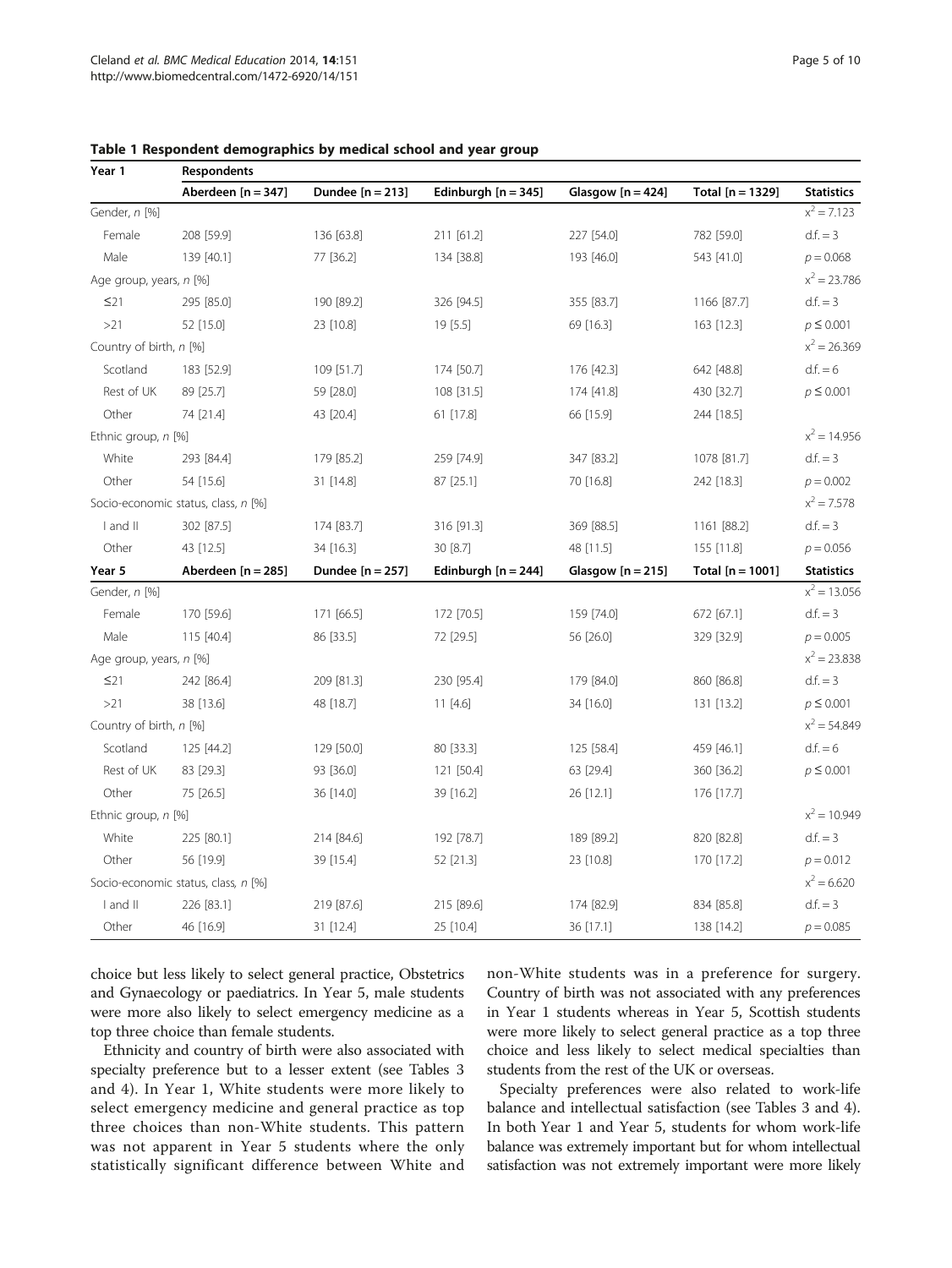$V_{\text{max}}$  1

| <b>Specialty</b> | iear i          |      |                       |                     |                       |                                |                                |                    |  |
|------------------|-----------------|------|-----------------------|---------------------|-----------------------|--------------------------------|--------------------------------|--------------------|--|
|                  | Medicine        | GP   | Surgery               | <b>Paediatrics</b>  | Emergency<br>medicine | <b>Obstetrics</b><br>and gynae | <b>Anaesthetics</b>            | <b>Diagnostics</b> |  |
| Top 3 count n    | 822             | 603  | 483                   | 430                 | 334                   | 127                            | 111                            | 75                 |  |
| %                | 61.7            | 45.3 | 36.3                  | 32.3                | 25.1                  | 9.5                            | 8.3                            | 5.6                |  |
|                  | Year 5          |      |                       |                     |                       |                                |                                |                    |  |
| <b>Specialty</b> | <b>Medicine</b> | GP   | Emergency<br>medicine | <b>Anaesthetics</b> | Surgery               | <b>Paediatrics</b>             | <b>Obstetrics</b><br>and gynae | <b>Diagnostics</b> |  |
| Top 3 count n    | 603             | 559  | 416                   | 334                 | 268                   | 263                            | 222                            | 80                 |  |
| $\%$             | 59.2            | 55.3 | 41.1                  | 33.0                | 26.5                  | 26.0                           | 22.0                           | 7.9                |  |

<span id="page-5-0"></span>Table 2 Year 1 and 5 speciality choices, presented in descending popularity left to right

Numbers refer to those choosing the specialty as top three choice (%).

to select general practice as a top three choice. In Year 5, the desire for work-life balance was also associated with a preference for anaesthesia. In contrast, Year 5 students who did not view work-life balance as extremely important were more likely to select surgery as a top three choice.

# **Discussion**

# What this paper adds

This is the first multi-centre study exploring undergraduate medical students' career preferences and influences on these preferences upon entry into and exit from

undergraduate medical degree programmes. It is part of a programme of work exploring career aspirations in doctors-to-be following major changes in UK medical career organization and structure.

While there are clear common patterns of more females than males and students coming from high social classes, there are also differences across the four schools, most obviously in terms of student origin, age and specialty preferences on entry to medical school. This supports the hypothesis that the capital [in this case, the student intake] of medical schools is different. However, the data also

Table 3 Results of eight logistic regression models predicting whether a specialty is top three choice for Year 1 students (only factors with p < 0.01 shown)

| Dependent variable          | Independent variable                                                 | B        | OR [95% CI]         | p-value       |
|-----------------------------|----------------------------------------------------------------------|----------|---------------------|---------------|
| Anaesthesia                 |                                                                      |          |                     |               |
|                             | Glasgow [ref. Aberdeen]                                              | $-1.105$ | 0.331 [0.185-0.592] | p < 0.001     |
| <b>Emergency medicine</b>   |                                                                      |          |                     |               |
|                             | Dundee [ref. Aberdeen]                                               | 0.586    | 1.797 [1.192-2.710] | $p = 0.005$   |
|                             | Glasgow [ref. Aberdeen]                                              | 0.684    | 1.983 [1.399-2.810] | $p \le 0.001$ |
|                             | Other ethnicity [ref. White]                                         | $-642$   | 0.526 [0.355-0.780] | $p = 0.001$   |
| General practice            |                                                                      |          |                     |               |
|                             | Dundee [ref. Aberdeen]                                               | $-0.647$ | 0.524 [0.361-0.759] | $p = 0.001$   |
|                             | Glasgow [ref. Aberdeen]                                              | $-0.436$ | 0.647 [0.476-0.879] | $p = 0.005$   |
|                             | Male gender [ref. Female]                                            | $-0.555$ | 0.574 [0.452-0.729] | $p \le 0.001$ |
|                             | Other ethnicity [ref. White]                                         | $-0.959$ | 0.383 [0.274-0.536] | $p \le 0.001$ |
|                             | Intellect not extremely important [ref. Extremely important]         | 0.786    | 2.196 [1.601-3.011] | $p \le 0.001$ |
|                             | Work-life balance not extremely important [ref. Extremely important] | $-0.627$ | 0.534 [0.401-0.711] | $p \le 0.001$ |
| <b>Medical specialties</b>  | Work-life balance not extremely important [ref. Extremely important] | $-0.759$ | 0.468 [0.347-0.631] | $p \le 0.001$ |
| <b>Surgical specialties</b> |                                                                      |          |                     |               |
|                             | Dundee [ref. Aberdeen]                                               | 0.494    | 1.640 [1.140-2.359] | $p = 0.008$   |
|                             | Male gender [ref. Female]                                            | 0.637    | 1.891 [1.493-2.394] | $p \le 0.001$ |
| Obstetrics & gynaecology    | Male gender [ref. Female]                                            | $-1.374$ | 0.253 [0.154-0.4160 | $p \le 0.001$ |
| <b>Paediatrics</b>          | Male gender [ref. Female]                                            | $-0.871$ | 0.419 [0.323-0.542] | $p \le 0.001$ |
| <b>Diagnostics</b>          | Edinburgh [ref. Aberdeen]                                            | $-0.895$ | 0.409 [0.204-0.817] | $p = 0.010$   |

OR = odds ratio; 95% CI = 95% confidence interval.

See Additional file [1](#page-8-0) for on-line supplementary versions of Tables 3 and [4](#page-6-0), showing odds ratios for all the predictors in each specialty.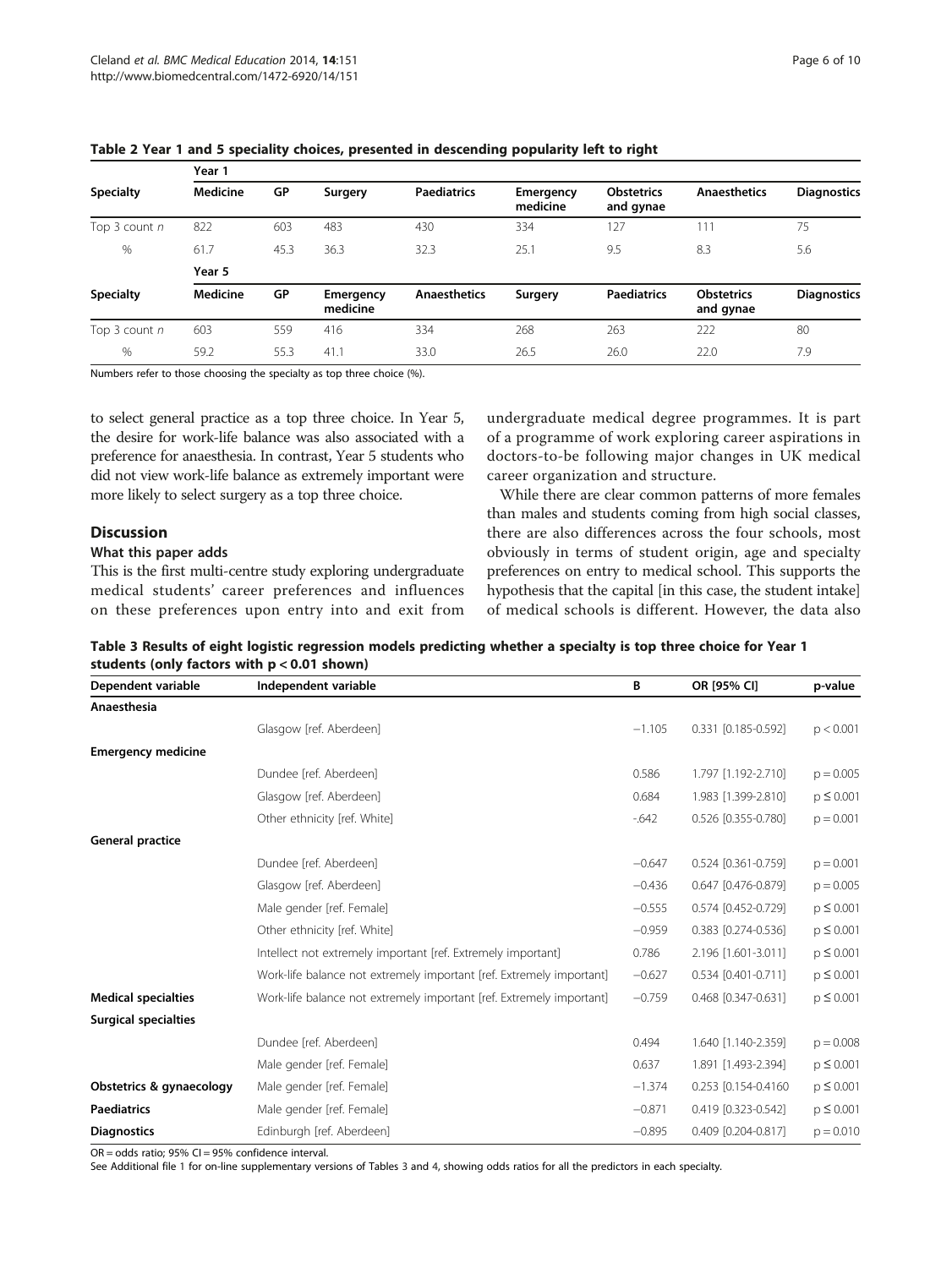| Dependent variable           | Independent variable                                                 | B        | OR [95% CI]         | p value       |
|------------------------------|----------------------------------------------------------------------|----------|---------------------|---------------|
| Anaesthesia                  |                                                                      |          |                     |               |
|                              | Dundee [ref. Aberdeen]                                               | 0.617    | 1.853 [1.262-2.721] | $p = 0.002$   |
|                              | Work-life balance not extremely important [ref. Extremely important] | 0.421    | 1.524 [1.111-2.091] | $p = 0.009$   |
| <b>Emergency medicine</b>    | Male gender [ref. Female]                                            | 0.647    | 1.910 [1.429-2.553] | $p \le 0.001$ |
| General practice             |                                                                      |          |                     |               |
|                              | Country of birth other [ref. Scotland]                               | $-0.837$ | 0.433 [0.256-0.732] | $p = 0.002$   |
|                              | Edinburgh [ref. Aberdeen]                                            | $-0.577$ | 0.562 [0.366-0.861] | $p = 0.008$   |
|                              | Male gender [ref. Female]                                            | $-0.531$ | 0.588 [0.426-0.812] | $p = 0.001$   |
|                              | Intellect not extremely important [ref. Extremely important]         | 0.970    | 2.638 [1.885-3.692] | $p \le 0.001$ |
|                              | Work-life balance not extremely important [ref. Extremely important] | $-1.531$ | 0.216 [0.154-0.303] | $p \le 0.001$ |
| <b>Medical specialities</b>  | Country of birth other [ref. Scotland]                               | 0.672    | 1.957 [1.195-3.207] | $p = 0.008$   |
| <b>Surgical specialities</b> | Male gender [ref. Female]                                            | 1.191    | 3.291 [2.372-4.568] | $p \le 0.001$ |
|                              | Other ethnicity [ref. White]                                         | 0.677    | 1.968 [1.190-3.255] | $p = 0.008$   |
|                              | Work-life balance not extremely important [ref. Extremely important] | 0.823    | 2.278 [1.613-3.216] | $p \le 0.001$ |
| Obstetrics & gynaecology     | Male gender [ref. Female]                                            | $-1.561$ | .210 [0.133-0.332]  | $p \le 0.001$ |
| <b>Paediatrics</b>           |                                                                      |          |                     |               |
|                              | Male gender [ref. Female]                                            | $-0.853$ | 0.426 [0.295-0.616] | $p \le 0.001$ |
| <b>Diagnostics</b>           | Edinburgh [ref. Aberdeen]                                            | $-1.109$ | 0.330 [0.155-0.703] | $p = 0.004$   |

<span id="page-6-0"></span>Table 4 Results of eight logistic regression models predicting whether a specialty is top three choice for Year 5 students (only factors with p < 0.01 shown)

odds ratio; 95% CI = 95% confidence interval.

See Additional file [1](#page-8-0) for on-line supplementary versions of Tables [3](#page-5-0) and 4, showing odds ratios for all the predictors in each specialty.

suggests that medical school itself influences career preference. Year 1 and Year 5 students' specialty preferences differed within each school and, while there were some common patterns (e.g., interest in Anaesthesia was greater in Year 5 students at every medical school, interest in O&G was greater in Year 5 students in three of the four medical schools), each medical school had a different profile of students' career preferences on exit. Thus, differences in exiting student career preferences between medical schools are related both to capital [student variables] and habitus [variation in medical school education and culture] [[45,46\]](#page-9-0).

#### Comparison with existing literature

As found in previous studies, many of the students in this survey regarded work-life balance [\[11,17-20,22-26,](#page-8-0)[48](#page-9-0)-[52](#page-9-0)] as an important factor in career preference. This is in keeping with the wider literature on "Generation Y" for those born after the early 1980s [[53,54](#page-9-0)]. Generation Y has strong social pressures, with active family roles, and may be motivated by a fulfilled and well-balanced life. While specialties such as the surgery group have traditionally been seen as highly desirable, it seems that the importance of work-life balance to tomorrow's doctors is now influencing the development of career aspirations for many [but not all] medical students.

However, work-life balance in surgery is much more attainable now given the restrictions in training and working hours [\[6,7](#page-8-0)]. It may be that today's students are basing their perceptions of surgery on the messages from role models [[55](#page-9-0)] from another generation, one raised with different expectations of medical school and practising medicine, and who are likely to be male [compared to the majority of medical students]. Surgery is changing – it may be that different skills are needed for, for example, laparoscopic procedures compared to long operations which require physical strength, and there is much more emphasis on teamwork [[56](#page-9-0)], but it is still being defined in traditional male terms.

General practice is seen as attractive because of its perceived work-life balance but more so for those students who did not rate intellectual stimulation as particularly important in a career. It is acknowledged that this finding is at odds with the statements made by the specialty: intellectual satisfaction is highlighted as a key feature of general practice on many relevant websites [e.g., GP Australia [http://www.gpaustralia.org.au/home;](http://www.gpaustralia.org.au/home) The Royal College of General Practitioners in the UK [http://www.rcgp.org.uk](http://www.rcgp.org.uk/)] but this attribute does not seem to be perceived by undergraduate medical students. This paradoxical finding requires further elucidation.

Traditional gender differences in careers preferences were confirmed [\[20,22](#page-8-0)-[26,](#page-8-0)[48-52\]](#page-9-0). Does this mean that a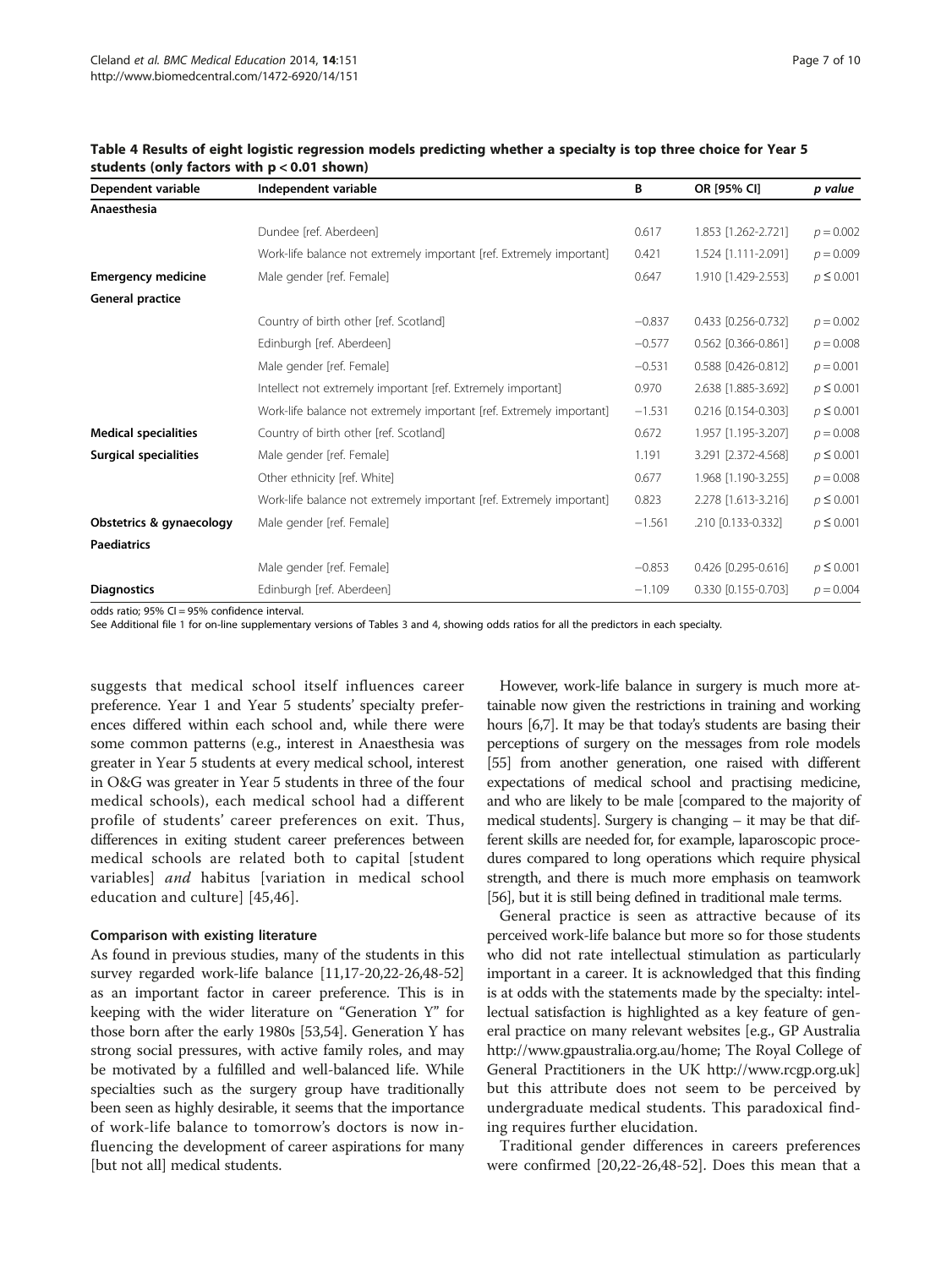female majority of medical students will result in a scarcity of doctors in certain specialties? As discussed by Riska [2009], this assumption might be found to be related to the previous minority status of female doctors rather than a permanent pattern when the gender balance of the medical profession is that of male minority and different practice styles [e.g., shorter working hours across all specialties] become more prevalent [\[57\]](#page-9-0). Furthermore, while the assumption is that women are going to change medicine radically, little research has addressed what male medical students are doing and how their careers are changing [\[58](#page-9-0)].

It is worth highlighting that our data also shows no gender differences in those wanting to do the [popular options] of Anaesthetics and Medical Specialties.

Of interest is the finding that ethnicity and country of birth were associated with specialty preference to some extent. Most notably, in fifth year students, those from an ethnic minority [non-White] background were more likely to have a preference for surgery. The raw data shows that this group was mainly of Chinese [21% of non-White Year 1 students and 25% of non-White Year 5 students] or Indian ethnic background [15% of non-White Year 1 students and 16% of non-White Year 5 students]. These ethnic minority groups have patterns of high academic achievement and aspirations emanating from parental and community expectation [\[59](#page-9-0)], so it is perhaps unsurprising to see a preference for a "high status" specialty.

#### Strengths and weaknesses

An important strength of this study is that we were surveying Year 1 students before they had much experience of medical school and Year 5 students after they had made decisions about their post-graduate Foundation training. The study achieved an excellent response rate. This may have been due to the face-to-face nature of the data collection, which was time-consuming and expensive, but advantageous in terms of ensuring a high response rate. Differences in response rate between schools were due to differences in the timing and internal advertising of, and hence attendance at, the study session. Unfortunately, the ethical approval we obtained for this study did not enable us to request the demographic details of nonrespondents from the respective medical schools, or to contact these individuals separately. The proportion of female and White students in the survey is in keeping with the Scottish medical student population and the general Scottish population [[60\]](#page-9-0). We collected data from more than one year group to control for potential cohort effects.

There are different ways of measuring preferences – lists of alternatives or open-ended questions. We opted for the latter as the former would have required an extensive list including specialities which may have been quite unfamiliar to our Year 1 respondents who had little experience of medical training or systems. We asked for top three choices of specialty to gain a greater coverage of students' preferences rather than just asking "first" choice. The limitation of this approach is that it does result in triple counting of each specialty and we do not know the "weighting" of each choice. Nor can we interpret reasons for very disparate choices – this requires a qualitative, exploratory study. However, no approach to measuring preferences is perfect.

An important weakness – but perhaps also its strength of this study is that it is context specific: differences in medical admissions and training mean the data are only applicable to the UK system. The nature of the data collected means we cannot say if Year 5 preferences reflect the pattern of applications for particular Foundation Programmes. Nor can we ascertain the causality of differences in student populations across medical schools. Students may apply for certain schools based on their understanding of its reputation in certain subjects, or schools may use different criteria to select between applicants.

While changes in careers preferences between Year 1 and Year 5 students are possibly due, at least to some extent, to experiences in teaching and when on rotation, we cannot identify the specific influences which maintain or change early career preferences.

The strengths and weaknesses of the survey questions are discussed elsewhere [\[20](#page-8-0)].

# Conclusions

The findings from this study indicate that differences in graduating student career preferences between medical schools are related both to capital *and* habitus [[45](#page-9-0)]. This is important as it means comparisons across medical school populations must control for differences in input [the students] as well as context and process [the medical school] when looking at output [e.g., performance on national exiting/licensing or postgraduate examinations]. The need to take into account a complexity of variables has long been recognised in the [school] educational effectiveness literature e.g., [\[61\]](#page-9-0) but is less embedded in medical education.

This study adds further evidence to the debate as to the relative contribution of medical student characteristics [the people we select], undergraduate medical education provision [the educational programmes they follow], the differences in medical school output [the doctors we produce] and their career preferences [the careers they will follow].

A robust, longitudinal study is required to explore how medical students' career preferences change as they progress through both medical school and training. This would provide more understanding of the influence of variables such as curriculum design and quality of the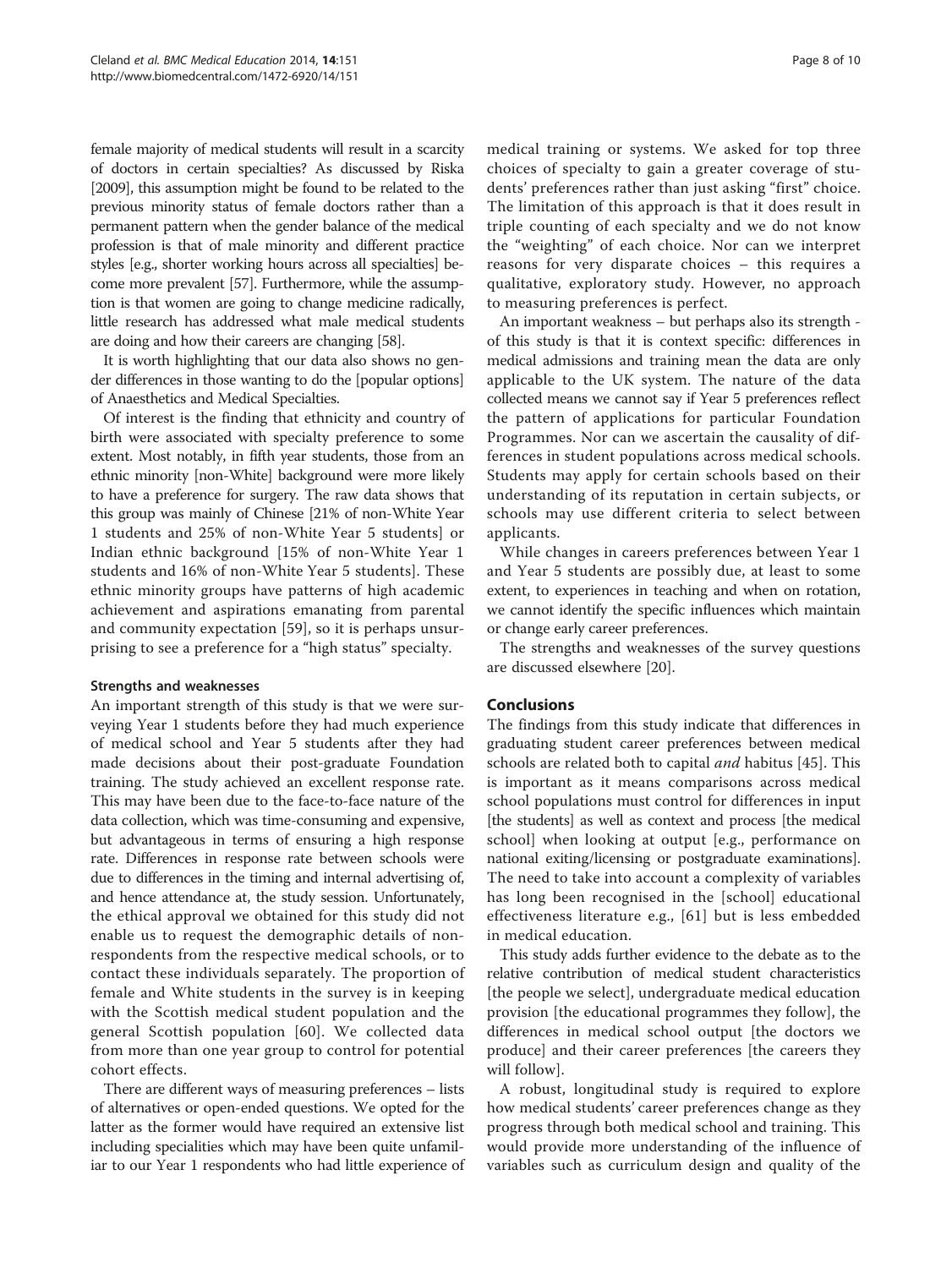<span id="page-8-0"></span>learning environment on training choice and outcomes [[45\]](#page-9-0) at a time where there is increasing recognition of the need for more flexibility within medical careers to meet the changing needs of doctors in training, patients and healthcare providers e.g., [[62\]](#page-9-0).

# Additional file

[Additional file 1:](http://www.biomedcentral.com/content/supplementary/1472-6920-14-151-S1.docx) Full tables to accompany Tables [3](#page-5-0) and [4.](#page-6-0) Cleland A survey of factors influencing career preference Additional tables.doc.

#### Competing interests

The authors declare they have no competing interests.

#### Authors' contributions

JC and PJ had the original idea for the study. MA and NK carried out the data collection, cleaning and analysis, and helped prepare the draft manuscript. NS participated in the design of the study and guided the statistical analysis. JC lead on the drafting of the manuscript. All authors read and approved the final manuscript.

#### Acknowledgements

Our thanks to Professor Gillian Needham and Dr Murray Lough for their encouragement and support, and their comments on an earlier draft of this manuscript. Our thanks also to NHS Education for Scotland [NES] for funding, and the Scottish Medical Deans Education Group [SMDEG] for supporting this project. We are grateful to all the students who gave their time to complete the survey questionnaire and to those who helped organise and carry out data collection.

#### Author details

<sup>1</sup> Division of Medical and Dental Education, University of Aberdeen, Polwarth Building, West Wing, Foresterhill, Aberdeen AB25 2AZ, UK. <sup>2</sup>NHS Education for Scotland, North Deanery, Forest Grove House, Foresterhill, Aberdeen, UK. <sup>3</sup>Medical Statistics Team, Division of Applied Health Sciences, University of Aberdeen, Foresterhill, Aberdeen, UK.

#### Received: 17 July 2013 Accepted: 10 July 2014 Published: 23 July 2014

#### References

- Taylor KS, Lambert TW, Goldacre MJ: Career progression and destinations, comparing men and women in the NHS: Postal questionnaire surveys. BMJ 2009, 338:b1735.
- Satiani B, Williams TE, Ellison EC: The impact of employment of part-time surgeons on the expected surgeon shortage. J Am Coll Surg 2011, 213:345–351.
- 3. Williams TE, Satiani B, Thomas A, Ellison EC: The impending shortage and estimated cost of training the future surgical workforce. Ann Surg 2009, 250:590–597.
- Fazel S, Ebmeier KP: Specialty choice in UK junior doctors: Is psychiatry the least popular specialty for UK and international medical graduates? BMC Med Educ 2009, 9:77. doi:10.1186/1472-6920-9-77.
- 5. Centre for Workforce Intelligence (CWI): Shape of the Medical Workforce: Starting the Debate on the Future Consultant Workforce. 2012. [http://www.](http://www.cfwi.org.uk/intelligence/shape-of-the-medical-workforce-medical-fact-sheets-and-summary-sheets) [cfwi.org.uk/intelligence/shape-of-the-medical-workforce-medical-fact-sheets](http://www.cfwi.org.uk/intelligence/shape-of-the-medical-workforce-medical-fact-sheets-and-summary-sheets)[and-summary-sheets.](http://www.cfwi.org.uk/intelligence/shape-of-the-medical-workforce-medical-fact-sheets-and-summary-sheets)
- 6. European Working Time Directive. [http://ec.europa.eu/social/main.jsp?](http://ec.europa.eu/social/main.jsp?catId=706&langId=en&intPageId=205) [catId=706&langId=en&intPageId=205](http://ec.europa.eu/social/main.jsp?catId=706&langId=en&intPageId=205).
- 7. Accreditation Council for Graduate Medical Education: Duty Hours Directive. 2011. [https://www.acgme.org/acgmeweb/tabid/271/](https://www.acgme.org/acgmeweb/tabid/271/GraduateMedicalEducation/DutyHours.aspx) [GraduateMedicalEducation/DutyHours.aspx.](https://www.acgme.org/acgmeweb/tabid/271/GraduateMedicalEducation/DutyHours.aspx)
- McManus IC, Lefford F, Furnham AF, Shahidi S, Pincus T: Career preference and personality differences in medical school applicants. Psych Health Med 1996, 1:235–248.
- Soethout MBM, Heymans MW, TenCate OJ: Career preference and medical students' biographical characteristics and academic achievement. Med Teach 2008, 30:e15–e30.
- 10. Vaidya NA, SIerles FS, Raida MD, Fakhoury FJ, Przybeck TR, Cloninger CR: Relationship between specialty choice and medical student temperament and character assessed with Cloninger Inventory. Teach Learn 2004, 16:150–156.
- 11. Arnold MW, Patterson AF, Tang AS: Has implementation of the 80-hour work week made a career in surgery more appealing to medical students? Am J Surg 2005, 189:129–133.
- 12. Kiker BF, Zeh M: Relative income expectations, expected malpractice premium costs, and other determinants of physician specialty choice. J Health Soc Behav 1998, 39:152–167.
- 13. Zinn WM, Sullivan AM, Zotov N, Peters AS, Connelly MT, Singer JD, Block SD: The effect of medical education on primary care orientation: results of two national surveys of students' and residents' perspectives. Acad Med 2001, 76:355–365.
- 14. Maiorova T, Stevens F, Scherpbier A, Van der Zee J: The impact of clerkships on students' specialty preferences: what do undergraduates learn for their profession? Med Educ 2008, 42:554-562.
- 15. Ward AM, Kamien M, Lopez DG: Medical career choice and practice location: early factors predicting course completion, career choice and practice location. Med Educ 2004, 38:239–248.
- 16. Stagg P, Greenhill J, Worley PS: A new model to understand the career choice and practice location decisions of medical graduates. Remote Rural Health 2009, 9:1245.
- 17. Dorsey ER, Jarjoura D, Rutecki GW: Influence of controllable lifestyle on recent trends in specialty choice by US medical students. JAMA 2003, 290:1173–1178.
- 18. Dorsey ER, Jarjouram D, Rutecki GW: The influence of controllable lifestyle and sex on the specialty choices of graduating US medical students, 1996–2003. Acad Med 2005, 80:791–796.
- 19. Van der Horst K, Siegrist M, Orlow P, Giger M: Residents' reasons for specialty choice: influence of gender, time, patient and career. Med Educ 2010, 44:595–602.
- 20. Cleland JA, Johnston P, French FH, Needham G: Associations between medical school and career preferences in Year 1 medical students in Scotland. Med Educ 2012, 46:473-484.
- 21. Lambert EM, Holmboe ES: The relationship between specialty choice and gender of U.S. medical students, 1990–2003. Acad Med 2005, 80:797–802.
- 22. Parkhouse J, McLaughlin C: Career preferences of doctors graduating in. Br Med J 1976, ii:630–632.
- 23. Parkhouse J, Campbell MG, Hambleton BA, Philips PR: Career preferences of doctors qualifying in the United Kingdom in 1980. Health Trends 1983, 15:12–14.
- 24. Wright B, Scott I, Woloschuk W, Brenneis F, Bradley J: Career choice of new medical students at three Canadian universities: Family medicine versus specialty medicine. CMAJ 2004, 170:1920–1924.
- 25. Scott IM, Matejcek AN, Gowans MC, Nut Diet M, Wright BJ, Brennels FR: Choosing a career in surgery: factors that influence Canadian medical students' interest in pursuing a medical career. Can J Surg 2008, 51:371–377.
- 26. Scott IM, Wright BJ, Brenneis FR, Gowans MC: Whether or wither some specialties: a survey of Canadian medical student career interest. BMC Med Educ 2009, 9:57.
- 27. McGreevy J, Wiebe D: A preliminary measurement of the surgical personality. Am J Surg 2002, 184:121–125.
- 28. Kozar RA, Anderson KD, Escobar-Chaves SL, Theil MA, Brundage SI: Preclinical students: Who are surgeons? J Surg Res 2004, 119:113-116.
- 29. Carline J, Cullen T, Dohner C, Schwarz R, Zinser E: Career preferences of first and second year medical students. J Med Educ 1980, 55:682-691.
- 30. Maudsley G, Williams L, Taylor D: Medical students' and prospective medical students' uncertainties about career intentions: Cross-sectional and longitudinal studies. Med Teacher 2010, 32:e143–e151.
- 31. Sinclair HK, Richie LD, Lee AJ: A future career in general practice? A longitudinal study of medical students and pre-registration house officers. Eur J General Practice 2006, 12:120–127.
- 32. Tambyraja AL, McCrea CA, Parks RW, Garden OJ: Attitudes of medical students toward careers in general surgery. World J Surg 2008, 32:960–963.
- 33. Gelfand DV, Podnos YD, Wilson SE, Cooke J, Williams RA: Choosing general surgery: insights into career choices of current medical students. Arch Surg 2002, 137:941–945.